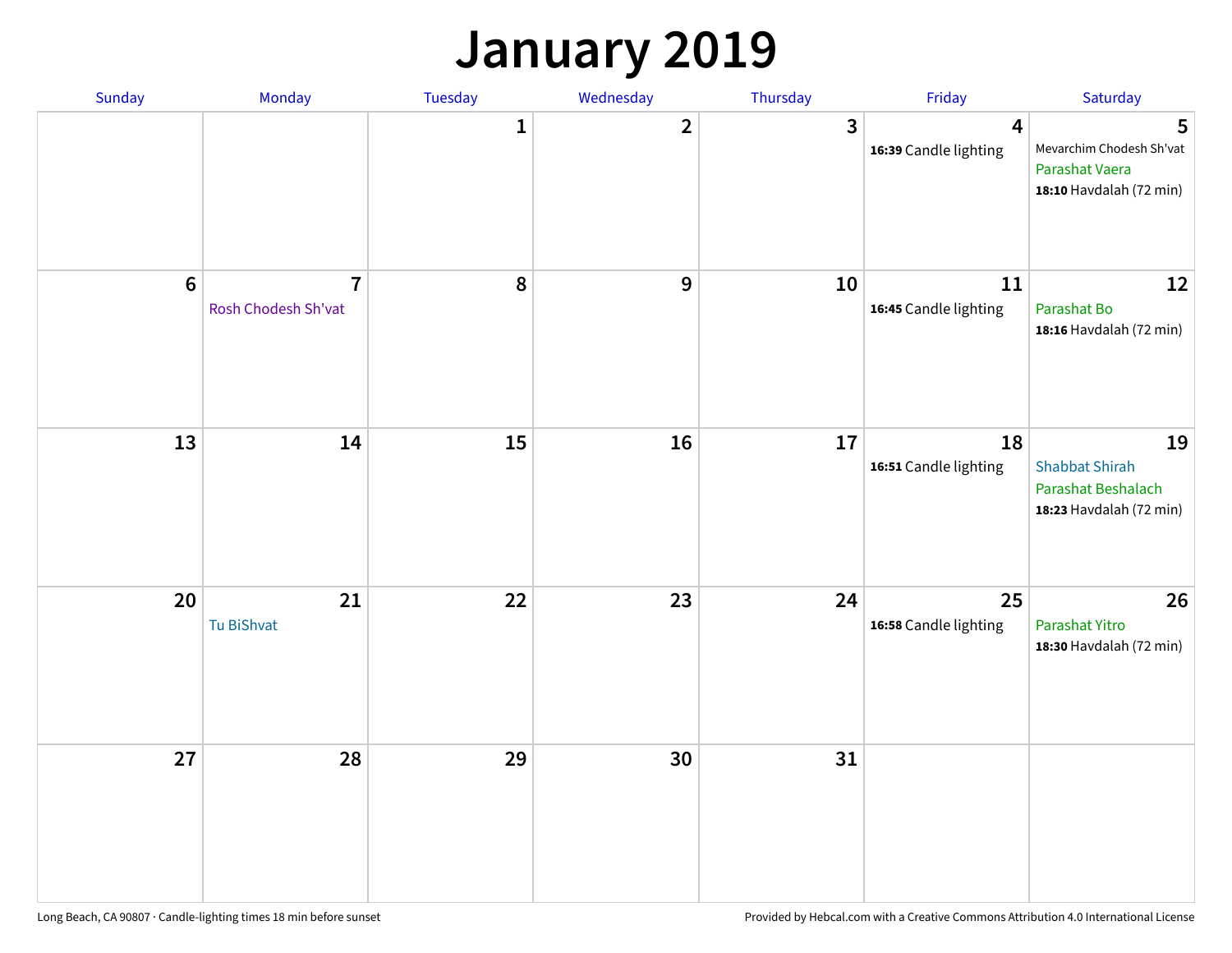# **February 2019**

| <b>Sunday</b> | Monday                  | <b>Tuesday</b>           | Wednesday                             | Thursday       | Friday                                | Saturday                                                                                    |
|---------------|-------------------------|--------------------------|---------------------------------------|----------------|---------------------------------------|---------------------------------------------------------------------------------------------|
|               |                         |                          |                                       |                | $\mathbf{1}$<br>17:05 Candle lighting | $\overline{2}$<br>Mevarchim Chodesh Adar I<br>Parashat Mishpatim<br>18:36 Havdalah (72 min) |
| 3             | $\overline{\mathbf{4}}$ | 5<br>Rosh Chodesh Adar I | $6\phantom{1}$<br>Rosh Chodesh Adar I | $\overline{7}$ | $\pmb{8}$<br>17:12 Candle lighting    | 9<br>Parashat Terumah<br>18:43 Havdalah (72 min)                                            |
| $10\,$        | $11\,$                  | 12                       | 13                                    | 14             | 15<br>17:18 Candle lighting           | 16<br>Parashat Tetzaveh<br>18:50 Havdalah (72 min)                                          |
| 17            | 18                      | 19<br><b>Purim Katan</b> | 20                                    | 21             | 22<br>17:25 Candle lighting           | 23<br>Parashat Ki Tisa<br>18:56 Havdalah (72 min)                                           |
| 24            | 25                      | 26                       | 27                                    | 28             |                                       |                                                                                             |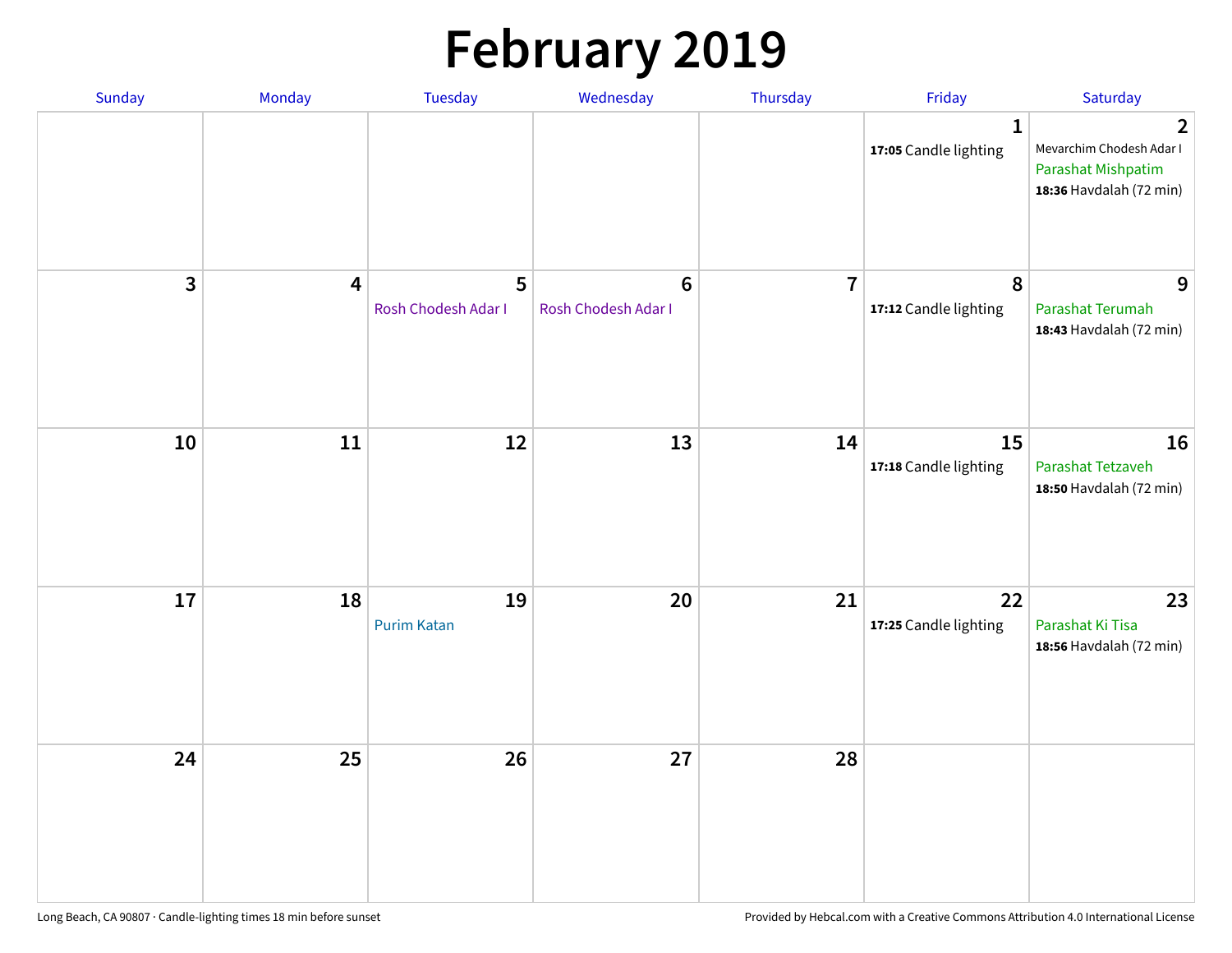### **March 2019**

| Sunday       | Monday | <b>Tuesday</b> | Wednesday                                                                                | Thursday                               | Friday                                              | Saturday                                                                                                               |
|--------------|--------|----------------|------------------------------------------------------------------------------------------|----------------------------------------|-----------------------------------------------------|------------------------------------------------------------------------------------------------------------------------|
|              |        |                |                                                                                          |                                        | $\mathbf{1}$<br>17:31 Candle lighting               | $\overline{2}$<br><b>Shabbat Shekalim</b><br>Mevarchim Chodesh Adar II<br>Parashat Vayakhel<br>19:02 Havdalah (72 min) |
| $\mathbf{3}$ | 4      | 5              | $6\phantom{1}$                                                                           | $\overline{7}$<br>Rosh Chodesh Adar II | 8<br>Rosh Chodesh Adar II<br>17:36 Candle lighting  | 9<br>Parashat Pekudei<br>19:08 Havdalah (72 min)                                                                       |
| 10           | 11     | 12             | 13                                                                                       | 14                                     | 15<br>18:42 Candle lighting                         | 16<br>Shabbat Zachor<br>Parashat Vayikra<br>20:13 Havdalah (72 min)                                                    |
| 17           | 18     | 19             | 20<br>05:43 Fast begins<br><b>Ta'anit Esther</b><br>19:34 Fast ends<br><b>Erev Purim</b> | 21<br>Purim                            | 22<br><b>Shushan Purim</b><br>18:47 Candle lighting | 23<br>Parashat Tzav<br>20:19 Havdalah (72 min)                                                                         |
| 24           | 25     | 26             | 27                                                                                       | 28                                     | 29<br>18:53 Candle lighting                         | 30<br><b>Shabbat Parah</b><br>Mevarchim Chodesh Nisan<br>Parashat Shmini<br>20:24 Havdalah (72 min)                    |
| 31           |        |                |                                                                                          |                                        |                                                     |                                                                                                                        |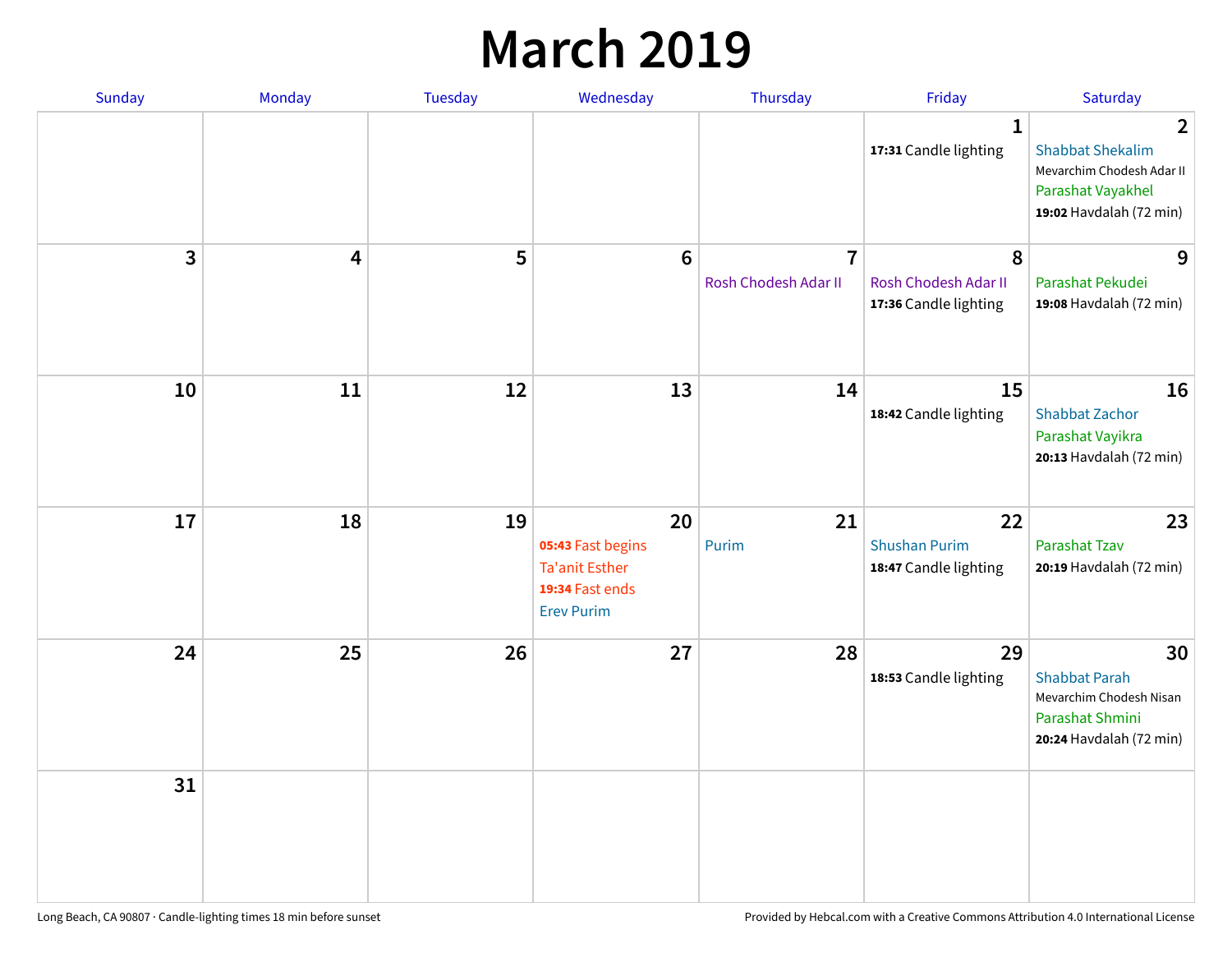# **April 2019**

| Sunday                                            | Monday                  | Tuesday                | Wednesday             | Thursday                                        | Friday                                                                                            | Saturday                                                                                                 |
|---------------------------------------------------|-------------------------|------------------------|-----------------------|-------------------------------------------------|---------------------------------------------------------------------------------------------------|----------------------------------------------------------------------------------------------------------|
|                                                   | 1                       | $\mathbf{2}$           | 3                     | 4                                               | 5<br>18:58 Candle lighting                                                                        | 6<br><b>Shabbat HaChodesh</b><br><b>Rosh Chodesh Nisan</b><br>Parashat Tazria<br>20:29 Havdalah (72 min) |
| $\overline{7}$                                    | 8                       | 9                      | 10                    | 11                                              | 12<br>19:03 Candle lighting                                                                       | 13<br><b>Shabbat HaGadol</b><br>Parashat Metzora<br>20:34 Havdalah (72 min)                              |
| 14                                                | 15<br>Yom HaAliyah      | 16                     | 17                    | 18                                              | 19<br>04:59 Fast begins<br><b>Ta'anit Bechorot</b><br><b>Erev Pesach</b><br>19:08 Candle lighting | 20<br>Pesach I<br>20:40 Candle lighting                                                                  |
| 21<br><b>Pesach II</b><br>20:40 Havdalah (72 min) | 22<br>Pesach III (CH"M) | 23<br>Pesach IV (CH"M) | 24<br>Pesach V (CH"M) | 25<br>Pesach VI (CH"M)<br>19:13 Candle lighting | 26<br><b>Pesach VII</b><br>19:14 Candle lighting                                                  | 27<br><b>Pesach VIII</b><br>20:45 Havdalah (72 min)                                                      |
| 28                                                | 29                      | 30                     |                       |                                                 |                                                                                                   |                                                                                                          |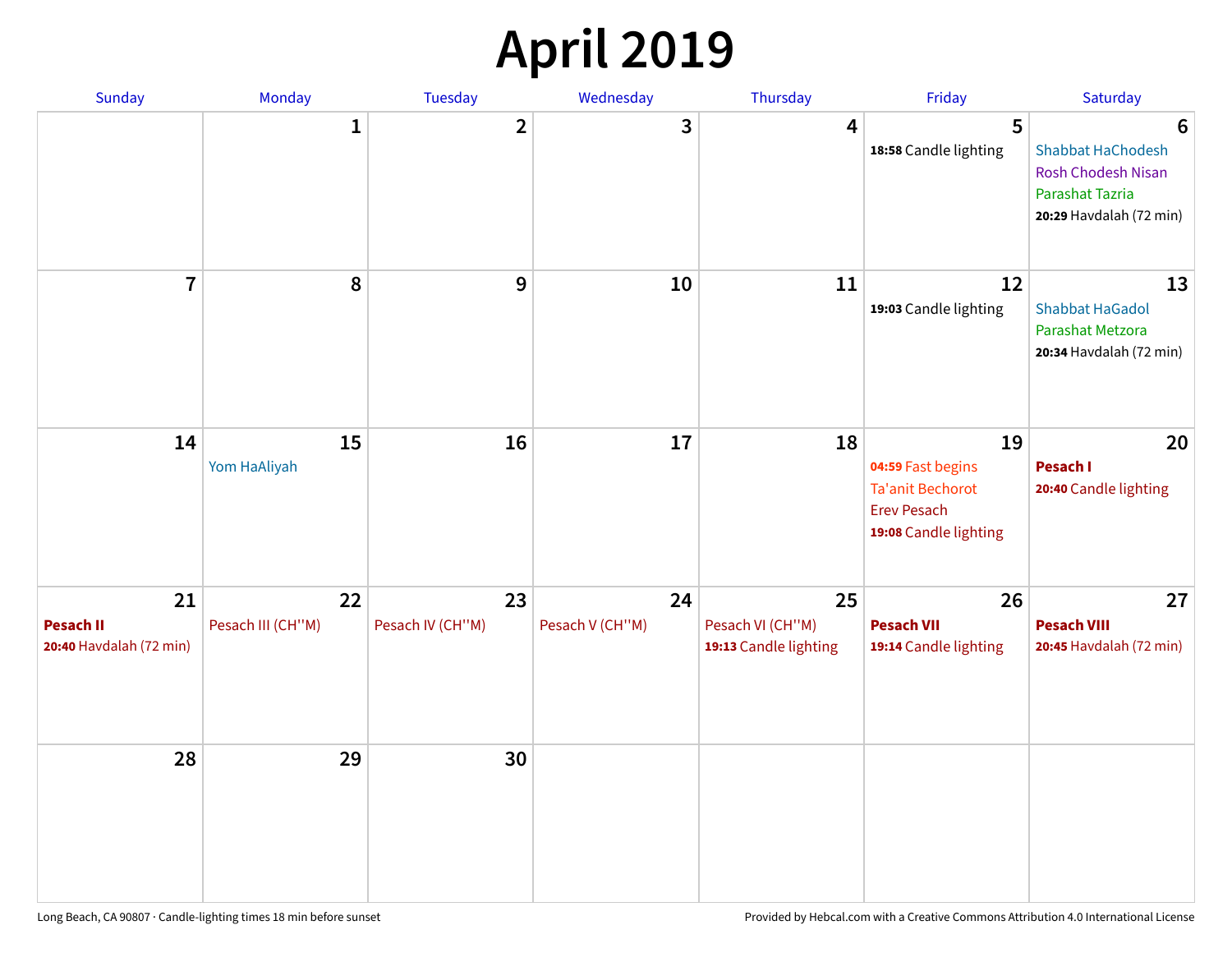### **May 2019**

| <b>Sunday</b>           | Monday                                | Tuesday        | Wednesday                  | Thursday                      | Friday                      | Saturday                                                                       |
|-------------------------|---------------------------------------|----------------|----------------------------|-------------------------------|-----------------------------|--------------------------------------------------------------------------------|
|                         |                                       |                | 1                          | $\overline{2}$<br>Yom HaShoah | 3<br>19:19 Candle lighting  | 4<br>Mevarchim Chodesh Iyyar<br>Parashat Achrei Mot<br>20:50 Havdalah (72 min) |
| 5<br>Rosh Chodesh Iyyar | $6\phantom{1}6$<br>Rosh Chodesh Iyyar | $\overline{7}$ | $\pmb{8}$<br>Yom HaZikaron | 9<br>Yom HaAtzma'ut           | 10<br>19:25 Candle lighting | 11<br>Parashat Kedoshim<br>20:56 Havdalah (72 min)                             |
| 12                      | 13                                    | 14             | 15                         | 16                            | 17<br>19:30 Candle lighting | 18<br><b>Parashat Emor</b><br>21:01 Havdalah (72 min)                          |
| 19<br>Pesach Sheni      | 20                                    | 21             | 22                         | 23<br>Lag BaOmer              | 24<br>19:35 Candle lighting | 25<br>Parashat Behar<br>21:06 Havdalah (72 min)                                |
| 26                      | 27                                    | 28             | 29                         | 30                            | 31<br>19:39 Candle lighting |                                                                                |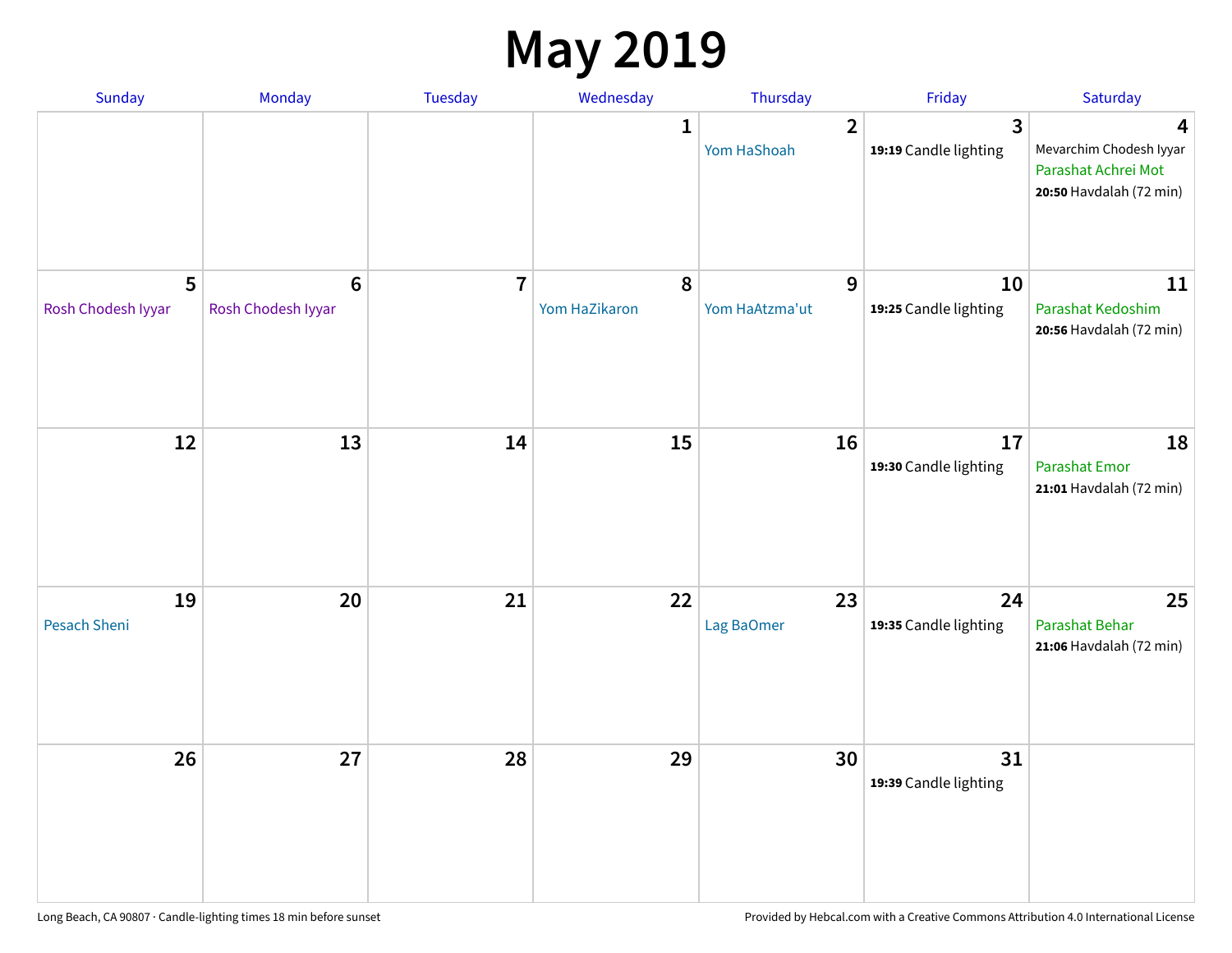#### **June 2019**

| Sunday                                         | Monday                                             | Tuesday                                       | Wednesday | Thursday        | Friday                                  | Saturday                                                                       |
|------------------------------------------------|----------------------------------------------------|-----------------------------------------------|-----------|-----------------|-----------------------------------------|--------------------------------------------------------------------------------|
|                                                |                                                    |                                               |           |                 |                                         | 1<br>Mevarchim Chodesh Sivan<br>Parashat Bechukotai<br>21:10 Havdalah (72 min) |
| $\overline{2}$<br>Yom Yerushalayim             | $\mathbf{3}$                                       | $\overline{\mathbf{4}}$<br>Rosh Chodesh Sivan | 5         | $6\phantom{1}6$ | $\overline{7}$<br>19:43 Candle lighting | 8<br><b>Erev Shavuot</b><br>Parashat Bamidbar<br>21:14 Candle lighting         |
| 9<br><b>Shavuot I</b><br>21:15 Candle lighting | 10<br><b>Shavuot II</b><br>21:15 Havdalah (72 min) | 11                                            | 12        | 13              | 14<br>19:46 Candle lighting             | 15<br><b>Parashat Nasso</b><br>21:17 Havdalah (72 min)                         |
| 16                                             | 17                                                 | 18                                            | 19        | 20              | 21<br>19:48 Candle lighting             | 22<br>Parashat Beha'alotcha<br>21:19 Havdalah (72 min)                         |
| 23                                             | 24                                                 | 25                                            | 26        | 27              | 28<br>19:49 Candle lighting             | 29<br>Mevarchim Chodesh Tamuz<br>Parashat Sh'lach<br>21:20 Havdalah (72 min)   |
| 30                                             |                                                    |                                               |           |                 |                                         |                                                                                |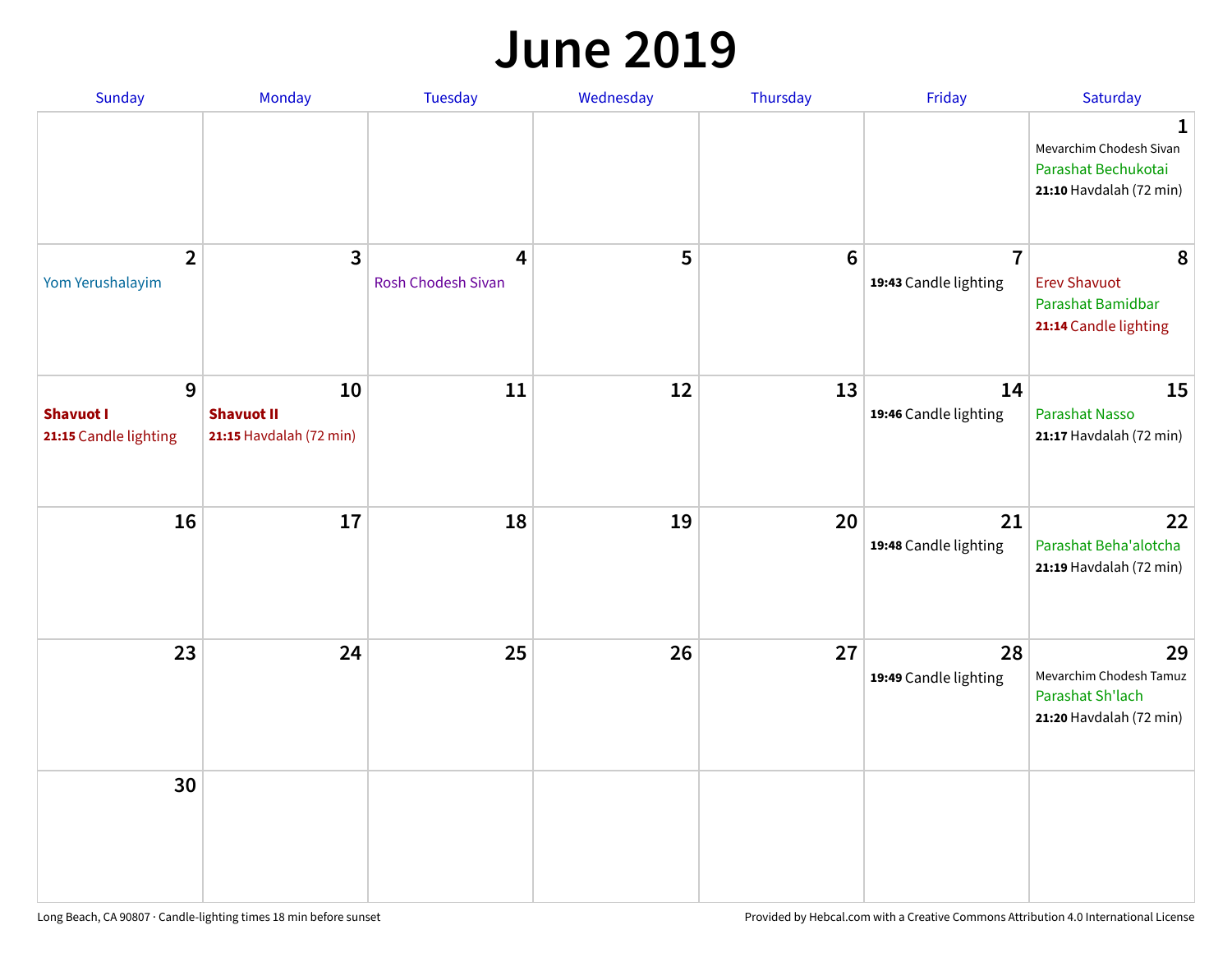# **July 2019**

| Sunday                                                           | Monday       | Tuesday          | Wednesday                                     | Thursday                | Friday                      | Saturday                                                                         |
|------------------------------------------------------------------|--------------|------------------|-----------------------------------------------|-------------------------|-----------------------------|----------------------------------------------------------------------------------|
|                                                                  | $\mathbf{1}$ | $\overline{2}$   | $\overline{\mathbf{3}}$<br>Rosh Chodesh Tamuz | 4<br>Rosh Chodesh Tamuz | 5<br>19:49 Candle lighting  | 6<br>Parashat Korach<br>21:19 Havdalah (72 min)                                  |
| $\overline{7}$                                                   | 8            | $\boldsymbol{9}$ | 10                                            | 11                      | 12<br>19:47 Candle lighting | 13<br>Parashat Chukat<br>21:17 Havdalah (72 min)                                 |
| 14                                                               | 15           | 16               | 17                                            | 18                      | 19<br>19:44 Candle lighting | 20<br>Parashat Balak<br>21:14 Havdalah (72 min)                                  |
| 21<br>04:30 Fast begins<br><b>Tzom Tammuz</b><br>20:35 Fast ends | 22           | 23               | 24                                            | 25                      | 26<br>19:39 Candle lighting | 27<br>Mevarchim Chodesh Av<br><b>Parashat Pinchas</b><br>21:09 Havdalah (72 min) |
| 28                                                               | 29           | 30               | 31                                            |                         |                             |                                                                                  |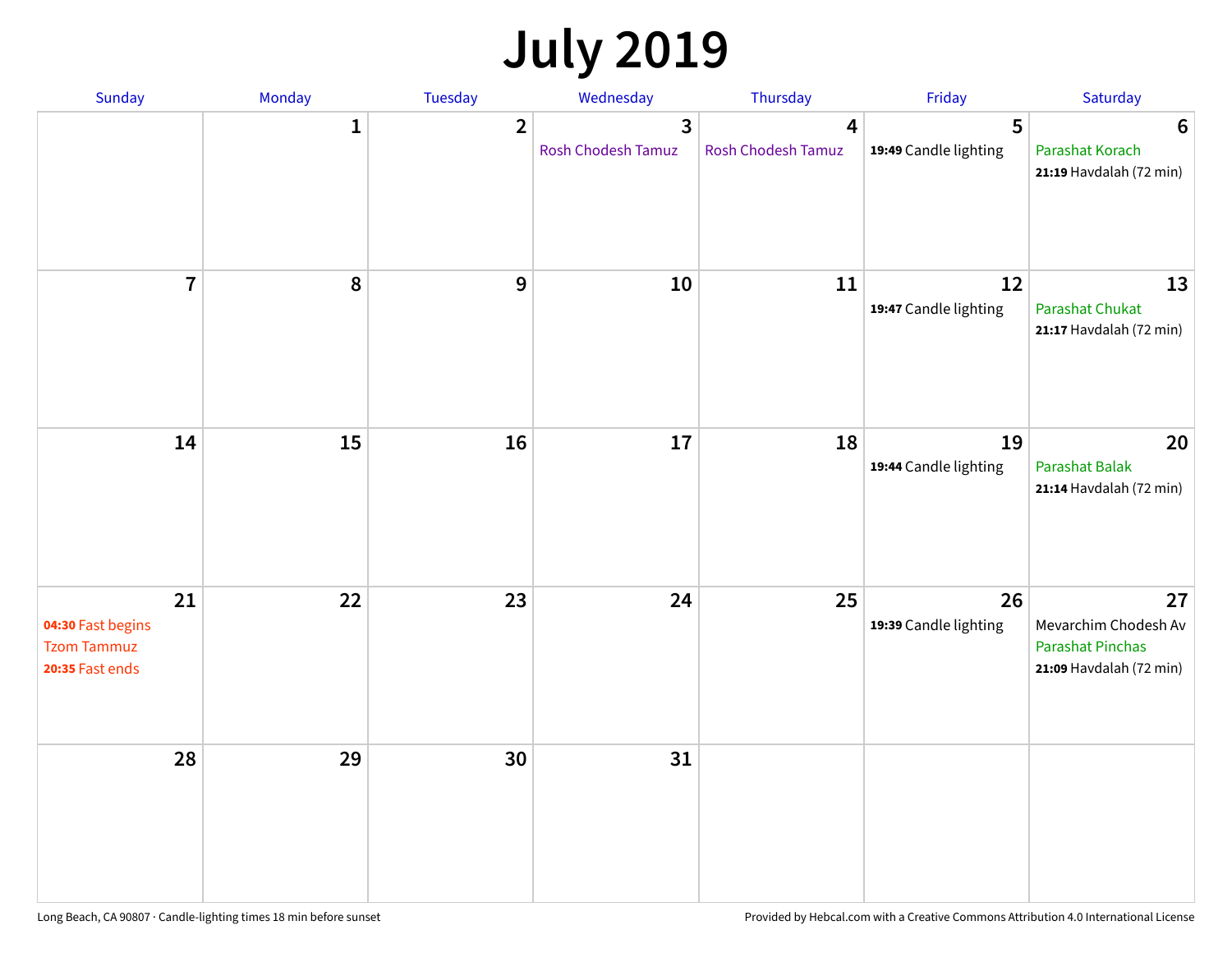# **August 2019**

| <b>Sunday</b>                                   | Monday | Tuesday         | Wednesday               | Thursday     | Friday                                                     | Saturday                                                                                                                   |
|-------------------------------------------------|--------|-----------------|-------------------------|--------------|------------------------------------------------------------|----------------------------------------------------------------------------------------------------------------------------|
|                                                 |        |                 |                         | $\mathbf{1}$ | $\overline{2}$<br>Rosh Chodesh Av<br>19:34 Candle lighting | 3<br>Parashat Matot-Masei<br>21:03 Havdalah (72 min)                                                                       |
| 4                                               | 5      | $6\phantom{1}6$ | $\overline{\mathbf{I}}$ | 8            | 9<br>19:27 Candle lighting                                 | 10<br><b>Shabbat Chazon</b><br>19:45 Fast begins<br>Erev Tish'a B'Av<br><b>Parashat Devarim</b><br>20:57 Havdalah (72 min) |
| 11<br>Tish'a B'Av (observed)<br>20:16 Fast ends | 12     | 13              | 14                      | 15           | 16<br>Tu B'Av<br>19:20 Candle lighting                     | 17<br><b>Shabbat Nachamu</b><br>Parashat Vaetchanan<br>20:49 Havdalah (72 min)                                             |
| 18                                              | 19     | 20              | 21                      | 22           | 23<br>19:11 Candle lighting                                | 24<br>Mevarchim Chodesh Elul<br>Parashat Eikev<br>20:41 Havdalah (72 min)                                                  |
| 25                                              | 26     | 27              | 28                      | 29           | 30<br>19:03 Candle lighting                                | 31<br><b>Rosh Chodesh Elul</b><br>Parashat Re'eh<br>20:32 Havdalah (72 min)                                                |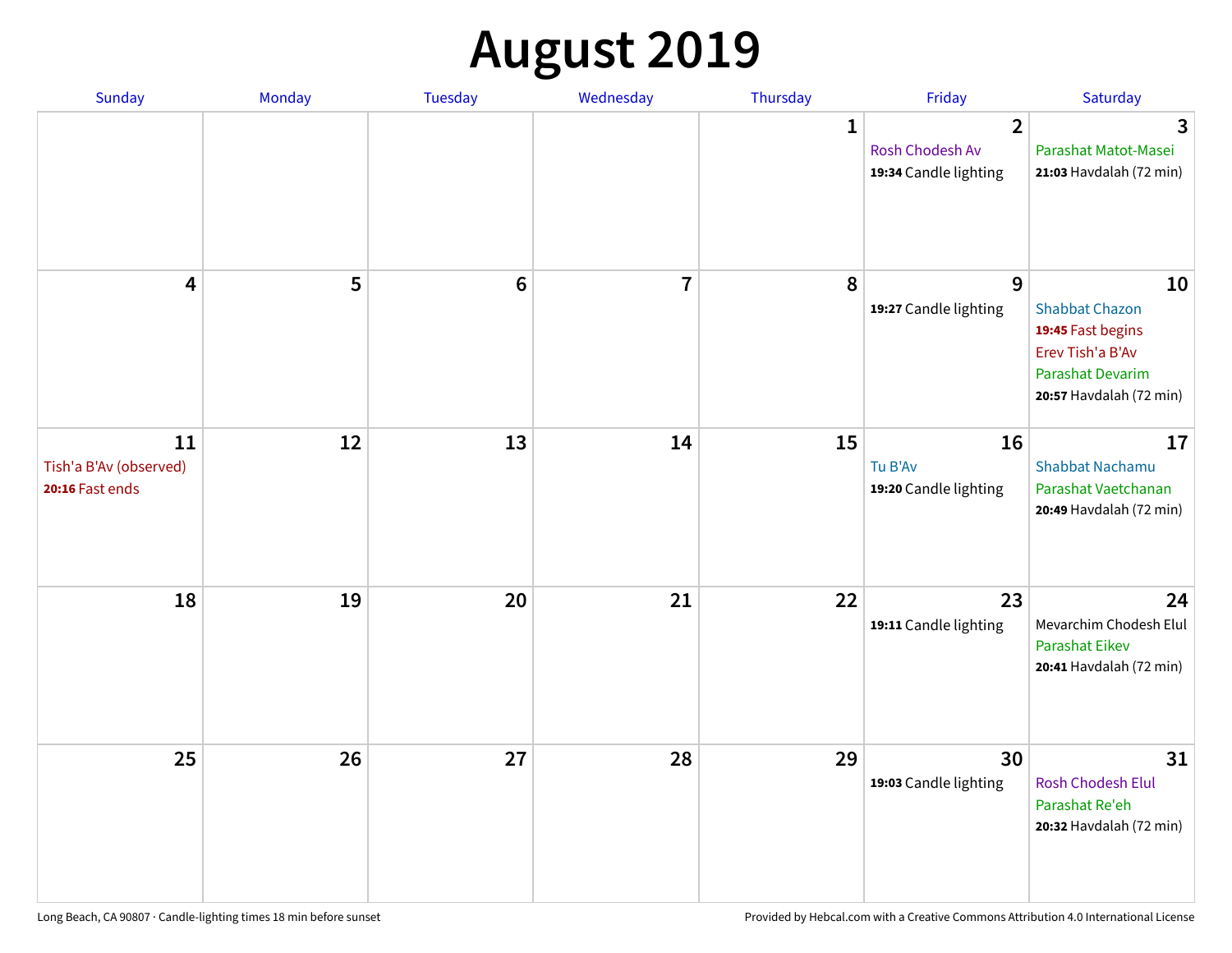# **September 2019**

| Sunday                                           | Monday                                           | Tuesday | Wednesday | Thursday | Friday                                  | Saturday                                                           |
|--------------------------------------------------|--------------------------------------------------|---------|-----------|----------|-----------------------------------------|--------------------------------------------------------------------|
| 1<br>Rosh Hashana LaBehemot<br>Rosh Chodesh Elul | $\overline{2}$                                   | 3       | 4         | 5        | $6\phantom{1}$<br>18:53 Candle lighting | 7<br><b>Parashat Shoftim</b><br>20:22 Havdalah (72 min)            |
| 8                                                | 9                                                | 10      | 11        | 12       | 13<br>18:44 Candle lighting             | 14<br>Parashat Ki Teitzei<br>20:13 Havdalah (72 min)               |
| 15                                               | 16                                               | 17      | 18        | 19       | 20<br>18:34 Candle lighting             | 21<br>Leil Selichot<br>Parashat Ki Tavo<br>20:03 Havdalah (72 min) |
| 22                                               | 23                                               | 24      | 25        | 26       | 27<br>18:24 Candle lighting             | 28<br>Parashat Nitzavim<br>19:53 Havdalah (72 min)                 |
| 29<br>Erev Rosh Hashana<br>18:21 Candle lighting | 30<br>Rosh Hashana 5780<br>19:51 Candle lighting |         |           |          |                                         |                                                                    |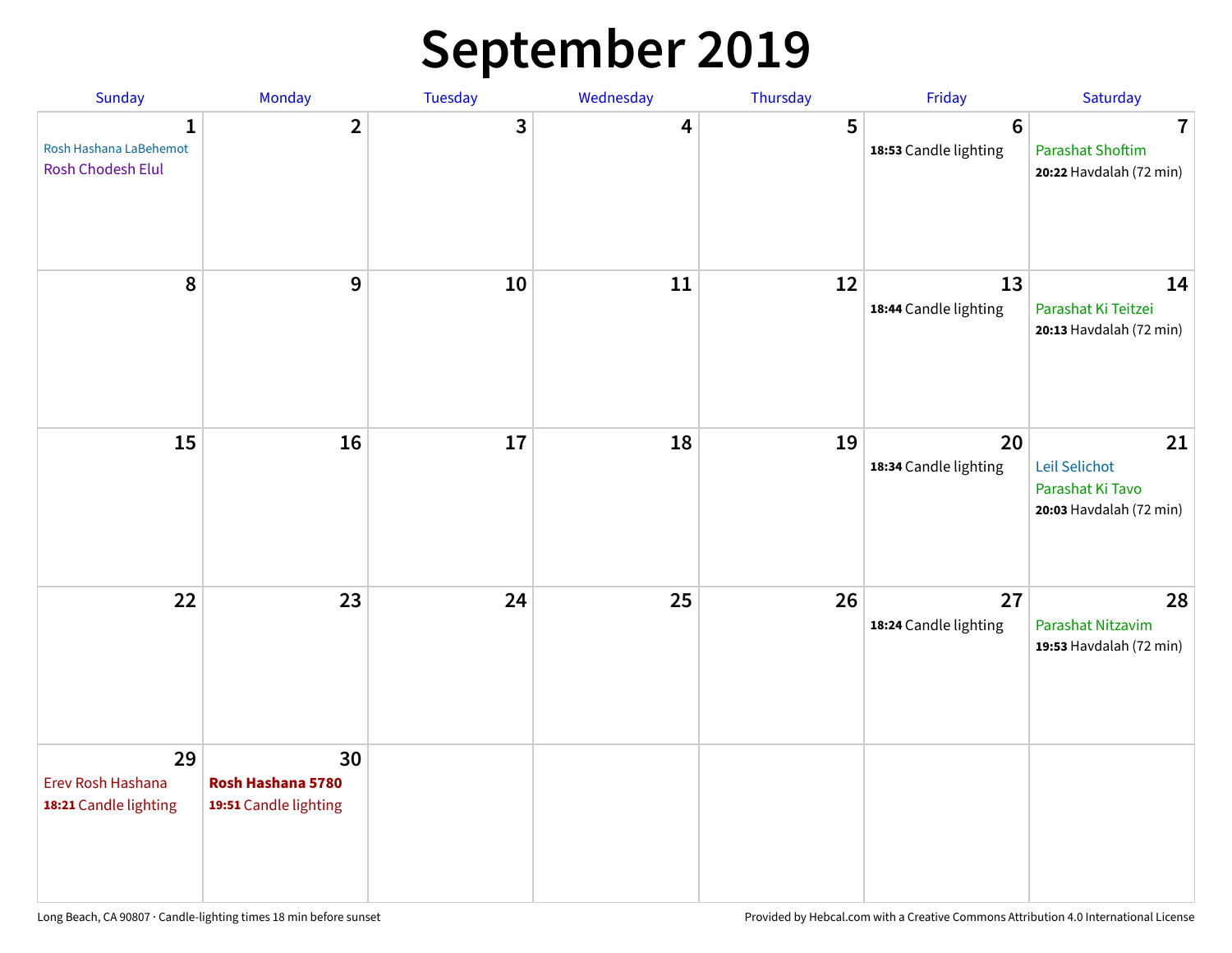# **October 2019**

| <b>Sunday</b>                                            | <b>Monday</b>                                        | <b>Tuesday</b>                                                    | Wednesday                                                                      | Thursday               | Friday                                         | Saturday                                                                                |
|----------------------------------------------------------|------------------------------------------------------|-------------------------------------------------------------------|--------------------------------------------------------------------------------|------------------------|------------------------------------------------|-----------------------------------------------------------------------------------------|
|                                                          |                                                      | $\mathbf{1}$<br><b>Rosh Hashana II</b><br>19:49 Havdalah (72 min) | $\overline{2}$<br>05:34 Fast begins<br><b>Tzom Gedaliah</b><br>19:06 Fast ends | 3                      | 4<br>18:15 Candle lighting                     | 5<br><b>Shabbat Shuva</b><br>Parashat Vayeilech<br>19:44 Havdalah (72 min)              |
| 6                                                        | $\overline{7}$                                       | 8<br><b>Erev Yom Kippur</b><br>18:09 Candle lighting              | 9<br><b>Yom Kippur</b><br>19:39 Havdalah (72 min)                              | 10                     | 11<br>18:05 Candle lighting                    | 12<br>Parashat Ha'Azinu<br>19:35 Havdalah (72 min)                                      |
| 13<br><b>Erev Sukkot</b><br>18:03 Candle lighting        | 14<br>Sukkot I<br>19:32 Candle lighting              | 15<br><b>Sukkot II</b><br>19:31 Havdalah (72 min)                 | 16<br>Sukkot III (CH"M)                                                        | 17<br>Sukkot IV (CH"M) | 18<br>Sukkot V (CH"M)<br>17:57 Candle lighting | 19<br>Sukkot VI (CH"M)<br>19:26 Havdalah (72 min)                                       |
| 20<br>Sukkot VII (Hoshana Raba)<br>17:54 Candle lighting | 21<br><b>Shmini Atzeret</b><br>19:24 Candle lighting | 22<br><b>Simchat Torah</b><br>19:23 Havdalah (72 min)             | 23                                                                             | 24                     | 25<br>17:49 Candle lighting                    | 26<br>Mevarchim Chodesh Cheshvan<br><b>Parashat Bereshit</b><br>19:18 Havdalah (72 min) |
| 27                                                       | 28                                                   | 29<br>Rosh Chodesh Cheshvan                                       | 30<br>Rosh Chodesh Cheshvan                                                    | 31                     |                                                |                                                                                         |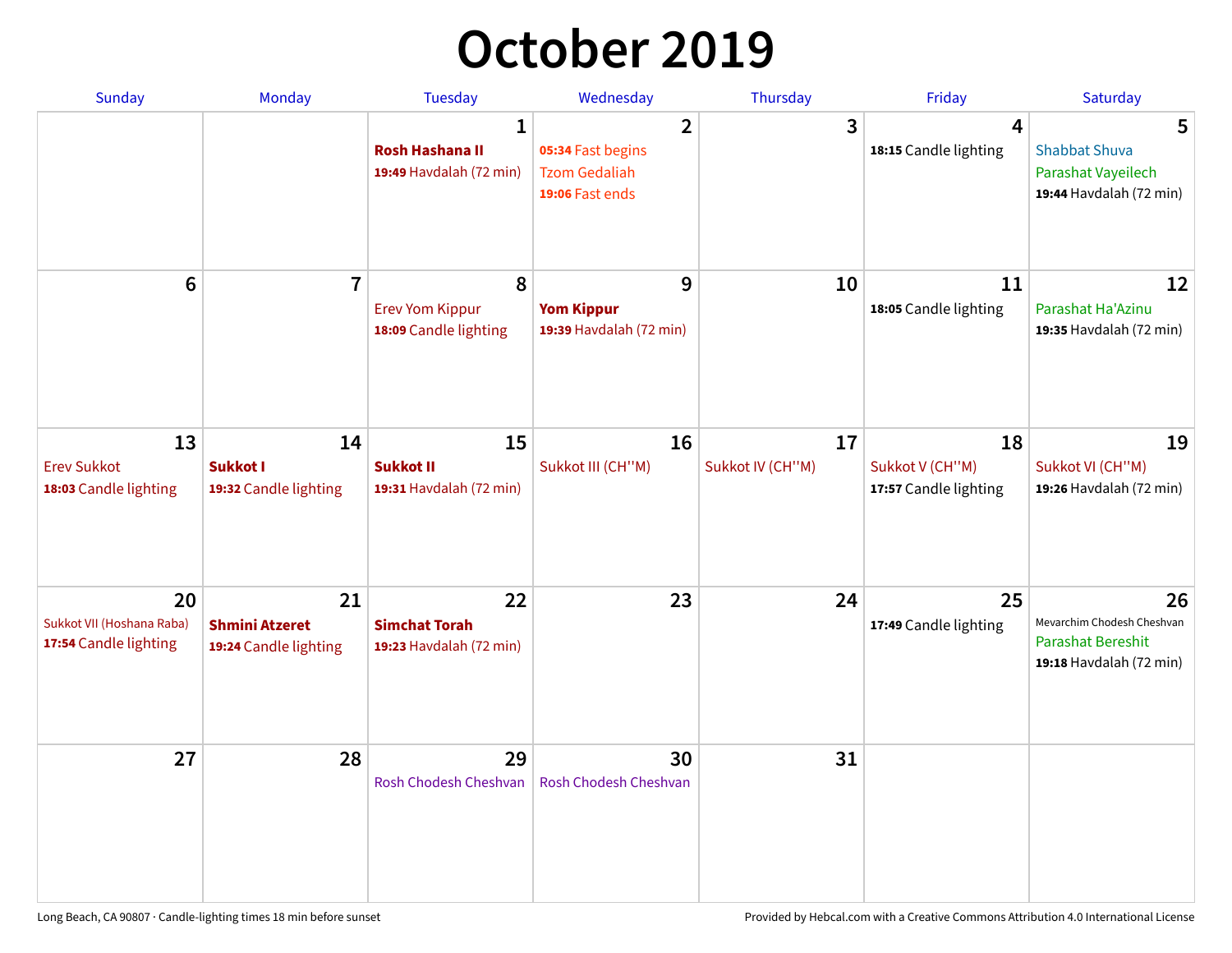#### **November 2019**

| Sunday | Monday | <b>Tuesday</b>                      | Wednesday  | Thursday                  | Friday                                             | Saturday                                                                          |
|--------|--------|-------------------------------------|------------|---------------------------|----------------------------------------------------|-----------------------------------------------------------------------------------|
|        |        |                                     |            |                           | 1<br>17:42 Candle lighting                         | $\overline{2}$<br>Parashat Noach<br>19:11 Havdalah (72 min)                       |
| 3      | 4      | 5<br>Yom HaAliyah School Observance | $\bf 6$    | $\overline{7}$            | $\pmb{8}$<br>16:36 Candle lighting                 | 9<br>Parashat Lech-Lecha<br>18:05 Havdalah (72 min)                               |
| 10     | $11\,$ | 12                                  | 13         | 14                        | 15<br>16:31 Candle lighting                        | 16<br>Parashat Vayera<br>18:01 Havdalah (72 min)                                  |
| 17     | 18     | 19                                  | 20         | 21                        | 22<br>16:28 Candle lighting                        | 23<br>Mevarchim Chodesh Kislev<br>Parashat Chayei Sara<br>17:58 Havdalah (72 min) |
| 24     | 25     | 26                                  | 27<br>Sigd | 28<br>Rosh Chodesh Kislev | 29<br>Rosh Chodesh Kislev<br>16:26 Candle lighting | 30<br><b>Parashat Toldot</b><br>17:56 Havdalah (72 min)                           |